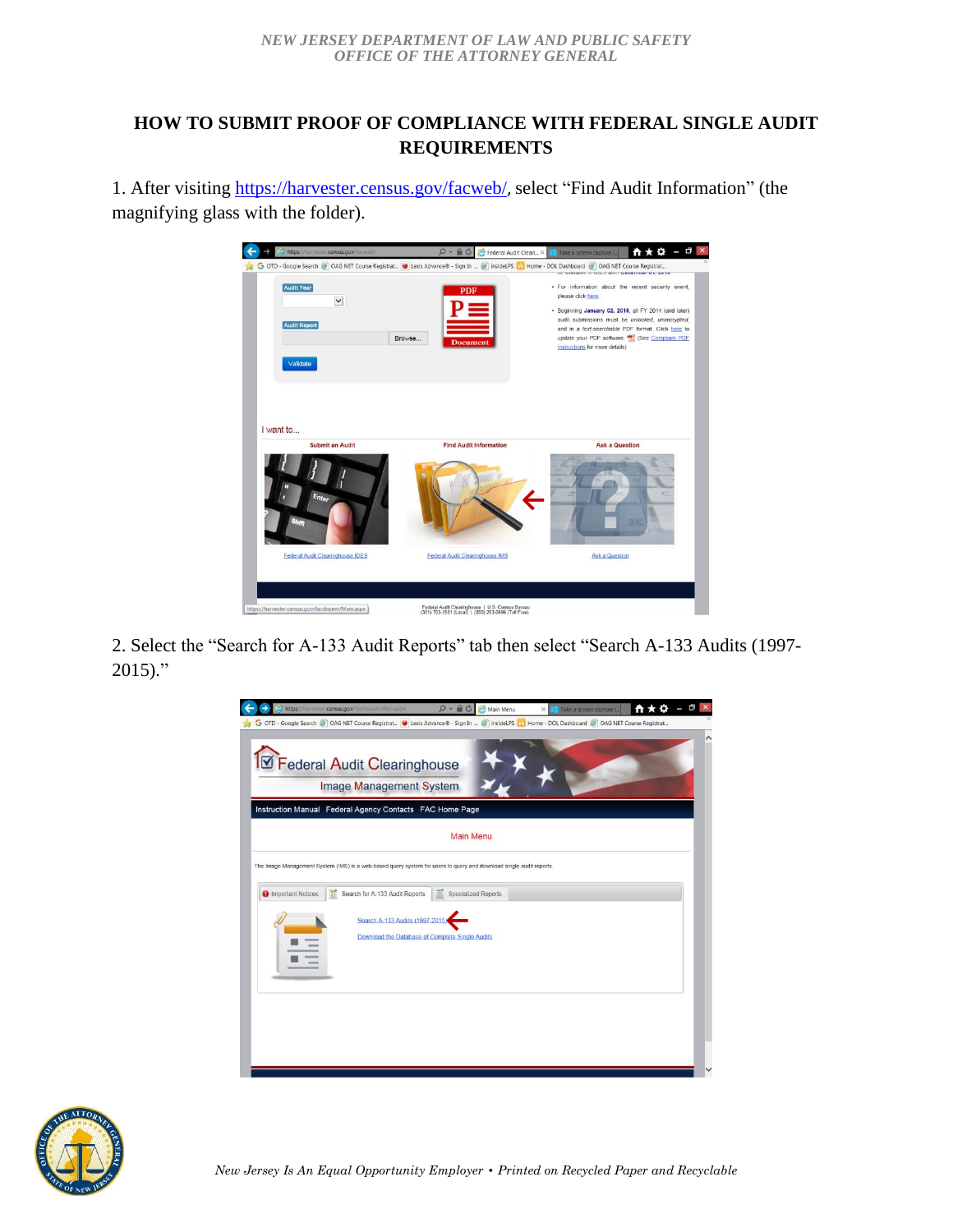3. Select the "General Information" tab. To conduct a search, the Auditee should enter their "EIN" have "All Years" selected in the "Fiscal Year" column and "New Jersey" selected in the "Auditee State" column. Then select "search." If the Auditee does not know their EIN they can search by their name and select themselves from the list of generated auditees.

| Instruction Manual Federal Agency Contacts FAC Home Page | G OTD - Google Search S OAG NET Course Registrat C Lexis Advance® - Sign In = S insideLPS [1] Home - DOL Dashboard S OAG NET Course Registrat |
|----------------------------------------------------------|-----------------------------------------------------------------------------------------------------------------------------------------------|
|                                                          | Search for A-133 Audits                                                                                                                       |
|                                                          | <b>Clear Search Filters</b><br>Return to IMS Home<br>Search                                                                                   |
| <b>GENERAL INFORMATION</b>                               |                                                                                                                                               |
| 6<br><b>Fiscal Year (Required)</b>                       | FAC Release Date (MM/DD/YYYY)                                                                                                                 |
| ☑ All Years<br>$\Box$ 2015<br>2014<br>$\Box$ 2013        | To<br>From                                                                                                                                    |
| <b>Auditee EIN</b>                                       | <b>EIN Relationship</b><br>Either                                                                                                             |
|                                                          |                                                                                                                                               |
| 0<br><b>Auditee Name</b>                                 | 6<br><b>Auditee State</b><br>select all   unselect all                                                                                        |
|                                                          | $\Box$ New Hampshire<br>☑ New Jersey                                                                                                          |
|                                                          | New Mexico<br>□ New York                                                                                                                      |